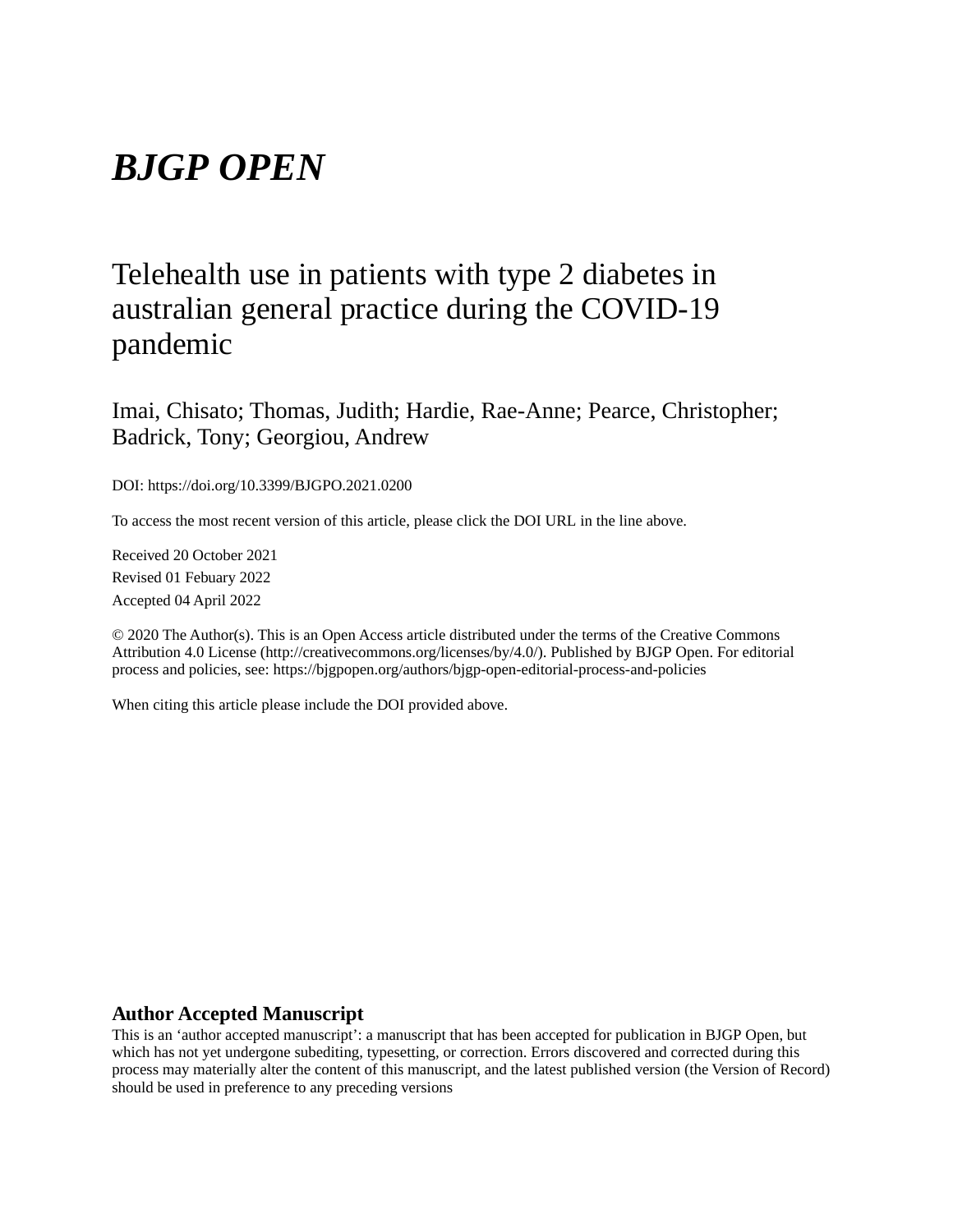# **Telehealth use in patients with type 2 diabetes in Australian general practice during the COVID-19 pandemic**

# **Authors:**

Chisato 'Chrissy' Imai<sup>1</sup> PhD, MPH

Judith Thomas<sup>1</sup> PhD, MHM

Rae-Anne Hardie<sup>1</sup>, PhD MSc

Christopher Pearce<sup>1,2</sup>, MBBS, FRACGP, PhD

Tony Badrick<sup>1,3</sup>, PhD

Andrew Georgiou<sup>1</sup> PhD, FSc (Research) RCPA

# **Affiliations:**

1. Centre for Health Systems and Safety Research, Australian Institute of Health Innovation, Macquarie University, North Ryde, New South Wales, Australia.

2. Outcome Health, East Burwood, Victoria, Australia

3. Royal College of Pathologist of Australasia Quality Assurance Programs, St Leonards, New South Wales, Australia

# **Corresponding author:**

Chisato Imai; chrissy.imai@mq.edu.au

Accepted Manuscript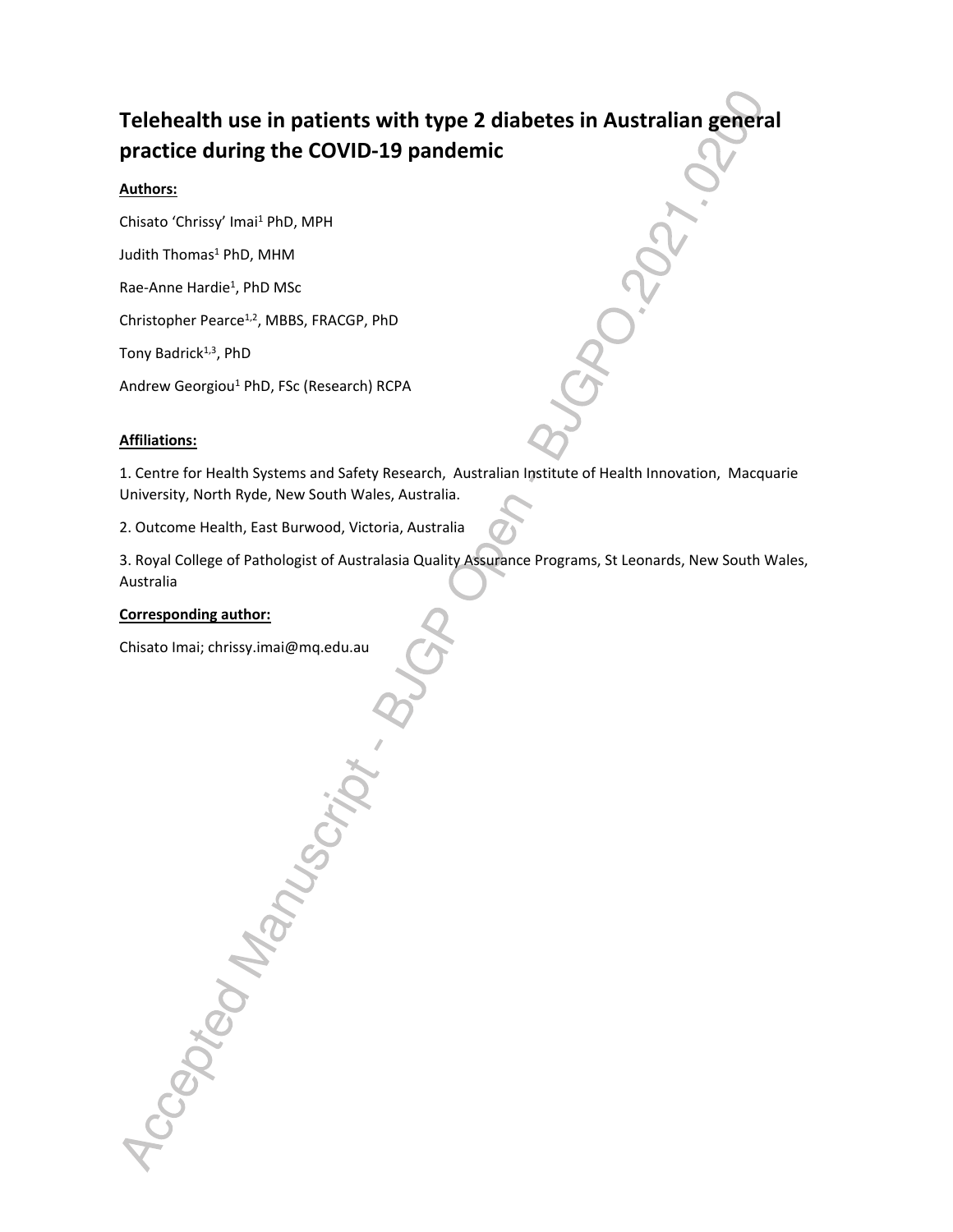#### **Abstract:***.*

**Background**: The Australian government introduced temporary government-subsidised telehealth service items (phone and video-conference) in mid-March 2020 in response to the COVID-19 pandemic. The uptake of telehealth by type 2 diabetes (T2DM) patients for consulting with General Practitioners (GPs) is unknown.

**Aim**: To evaluate the uptake of telehealth consultations and associated patient characteristics in Australian general practice, including the frequency of HbA1c tests and change in HbA1c levels by telehealth use, compared to guideline recommendations.

**Design and Setting**: This study used electronic patient data from approximately 800 general practices in Victoria and New South Wales, Australia. A pre-COVID-19 period from March 2019 to February 2020 was compared to a pandemic period from March 2020 to February 2021. Patients diagnosed with T2DM before March 2018 were included.

**Method**: Telehealth uptake patterns were examined overall and by patient characteristics. Generalized estimating equation models were used to examine patient probability of 6-monthly HbA1c testing and change in HbA1c levels, comparing between patients who did and patients who did not use telehealth.

**Results**: Of 57,961 patients, 80.8% had telehealth consultations during the pandemic period. Telehealth consultations were positively associated with T2DM patients who were older, female, had chronic kidney disease, prescribed anti-diabetic medications, and living in remote areas. We found no significant difference in 6-monthly HbA1c testing and HbA1c levels between telehealth users and patients who had face-to-face consultations only.

**Conclusion**: Telehealth GP consultations were well utilised by T2DM patients. Diabetes monitoring care via telehealth may be utilised as effective measures as face-to-face consultations.

**Keywords**: General practice; COVID-19; Diabetes Mellitus, Type 2; Telemedicine

#### **How this fits in**:

Understanding the use of telehealth consultation modalities in general practice for the ongoing management of diabetes during the COVID-19 pandemic represents a significant gap in current literature. This study investigates the use of telehealth consultations (predominantly via phone) in patients with type 2 diabetes and the patient characteristics as well as the potential effects on the continuity of diabetes care, using a large cohort from approximately 800 Australian general practices. Our findings based on HbA1c testing suggest that diabetes monitoring care via telehealth is as effective as face-to-face consultations.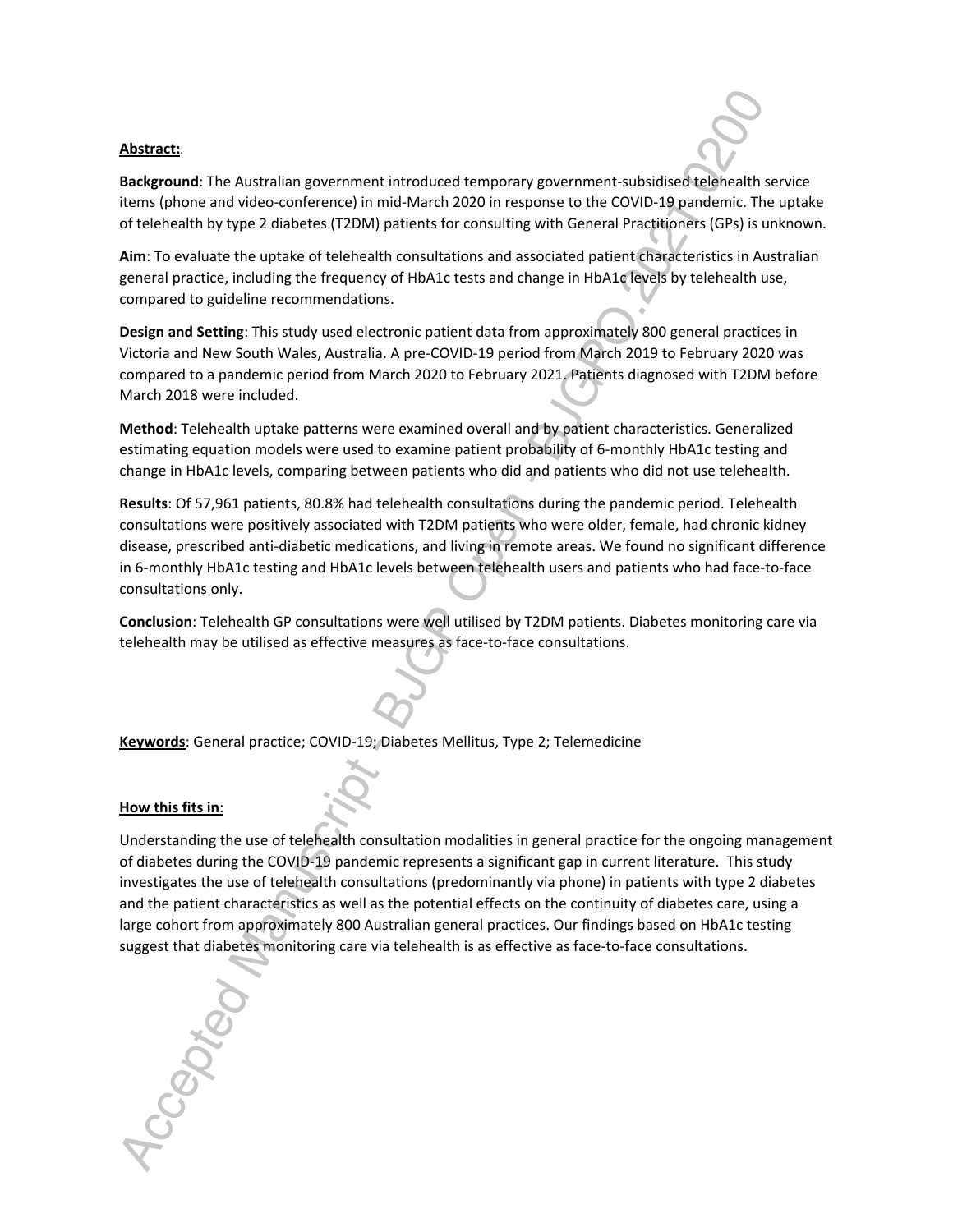#### **INTRODUCTION**:

As healthcare systems around the world responded to challenges arising from the COVID-19 pandemic, including acute care needs of patients presenting with COVID-19, there was increasing concern about maintaining existing healthcare services for the ongoing management of chronic diseases. Rapidly increasing infection rates necessitated the introduction of COVID-19 containment measures, including social distancing and lockdowns, to control transmission of the virus. However, such measures also had the potential to impact on the lifestyle, health or ongoing management of patients with existing chronic conditions (1), including diabetes mellitus(2).

Patients diagnosed with T2DM need to regularly monitor their diet, exercise, and blood glucose levels in partnership with their healthcare providers(3). In Australian primary care, General Practitioners (GP) perform a fundamental role in the diagnosis and management of patients with diabetes(4), which includes glycated haemoglobin A1c (HbA1c) testing at least 6 monthly to monitor glycaemic control in patients with type 2 diabetes mellitus (T2DM) (4).

During periods of lockdown, many countries facilitated continuity of care for patients with diabetes through rapid implementation or expansion of telehealth modalities such as telephone(5-11) or video(6-8) consultations. Australia funds general practice through a universal health insurance scheme (Medicare) which subsidises fee for service activity(12). In the early stages of the pandemic, the Australian Government implemented a staged rollout to greatly expand Medicare-subsidised telehealth services for GPs to conduct telephone or video telehealth consultations with their existing patients. Whilst the rapid uptake of these new telehealth services has been reported for Australian general practice activity(13), it is not known to what extent these telehealth consultations were utilised by patients with T2DM, or whether this mode of consultation impacted diabetes care. Comparisons between the use of telehealth and face-to-face consultations for glycaemic control in diabetic patients during the pandemic has been studied in outpatient settings in Japan(10), USA(7), South Korea(9) and Australia(8) . However, these studies were based on limited populations (i.e. ≤2 tertiary facilities or diabetes clinics) and short study periods (i.e. < 6 months), and the results of the effects of telehealth on diabetes care were mixed.

Understanding of the use of telehealth consultation modalities in general practice for the ongoing management of diabetes, along with patient outcomes, represents an important aspect of continuity of care if telehealth is to remain part of general practice care. Hence, this study aimed to evaluate the use of telehealth consultations and the potential impact on the continuity of diabetes care, by assessing 1) the uptake of telehealth consultations and associated patient characteristics and 2) testing frequency compared to guideline-recommended 6-monthly HbA1c testing and HbA1c levels by consultation mode (telehealth versus. face-to-face). This was an exploratory study utilising a large cohort from approximately 800 general practices to examine the telehealth use in diabetes patients since telehealth became widely accessible to Australians during the COVID-19 pandemic.

#### **METHODS**:

#### **Study design and setting**

The study period covered 2 years from March 2019 to February 2021. Medicare-subsidised GP consultations via phone and video-conference were introduced in mid-March 2020 shortly after the COVID-19 pandemic was declared. The study period was separated into two intervals: the first year (March 2019 to February 2020) was defined as the pre-COVID-19 period and the second year (March 2020 to February 2021) as the COVID-19 pandemic period. In this study, telehealth included phone and video-conference. Since the use of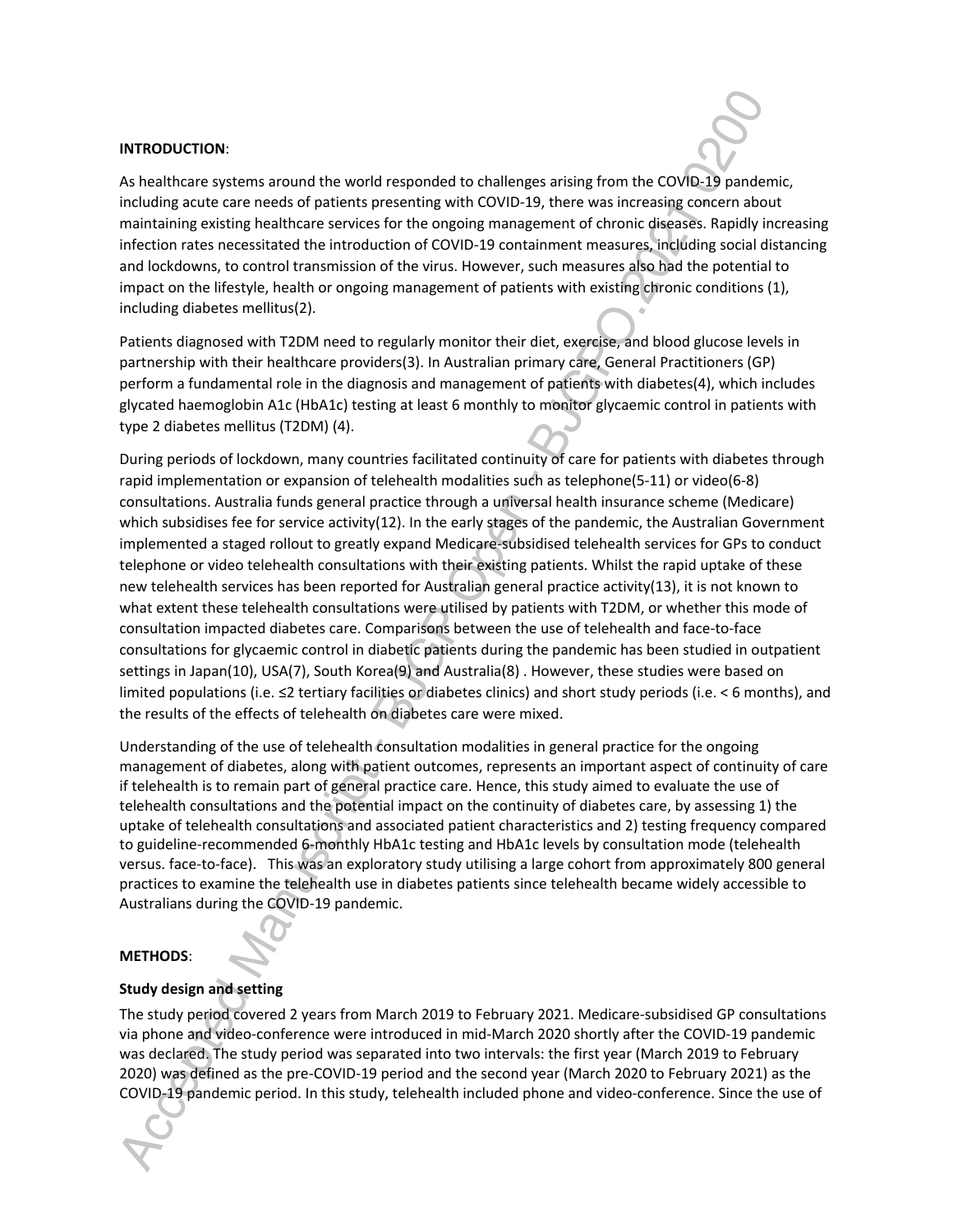video-conference was limited (<0.1% of total consultations) in our study population, telehealth indicated here represents phone consultations.

# **Participants**

Inclusion criteria to be met by all study participants were i)diagnosis with T2DM before March 2018 (to have had at least a one year history), ii) active status (defined by the Royal Australian College of General Practitioners (RACGP)(14) as individuals who had attended a practice three or more times in the past 2 years at the time of visit), and iii) having at least one HbA1c test during the pre-COVID-19 period. As patients in Australia can visit more than one general practice and may have died or moved during the study period, the latter two inclusion criteria were required to ensure that study patients attended a practice within the study catchment area for diabetes care.

# **Data Sources and Definition**

This study used non-identifiable electronic health records collected from approximately 800 general practices in Victoria and NSW, Australia (extracted in August 2021). Outcome Health, as the data custodians, routinely gather electronic data from general practices into the Population Level Analysis and Reporting (POLAR) Aurora research platform in a de-identified and secured format. POLAR data include patient demographics, Medicare service item numbers, diagnosis, pathology testing and prescription medications. Details of the POLAR data are comprehensively documented elsewhere(15).

Patients with T2DM were identified using Systematized Nomenclature of Medicine-Clinical Terms (SNOMED) codes that fell into the concept of 'diabetes mellitus type 2 (disorder)' were used to identify T2DM(16). We also identified study patients with chronic kidney disease (CKD) as one of the serious diabetes complications(17). The identification of CKD was based on SNOMED codes classified into 'chronic kidney disease (disorder)(16) or pathology results (having ≥2 estimated glomerular filtration rate values <60 mL/min/1.73 m2 and/or ≥2 albumin-to-creatinine ratio values ≥3.5 mg/mmol for females or ≥2.5 mg/mmol for males, at least 90 days apart)(18).

Drug therapies were identified based on the Anatomical Therapeutic Chemical classification codes(19) in the prescription data. Prescriptions under the group of A10 (Drugs used in diabetes) were used and categorised into three groups: insulin (A10-A), oral glucose-lowering agents only (A10-B) and no medication (i.e., no A10 prescription records). An insulin group can include patients using the combined therapy with oral glucoselowering agents.

GP consultation type (face-to-face and telehealth) was identified from item numbers in the Medicare service data(20, 21). In this study, patients who had one or more consultations billed as telehealth GP consultations were considered telehealth users in comparison to patients who had GP consultations via face-to-face only (e.g. a patient was classified a telehealth user if both telehealth and face-to-face consultations were used).

Australian guidelines consider HbA1c ≤53 mmol/mol (7%) with a range of 48–58 mmol/mol as the target glucose level, with the recommendation of HbA1c testing every 6 months in patients with adequate glycaemic control and 3 months in patients with inadequate control(4). Thus, we evaluated HbA1c levels and testing performance in patients, comparing to the recommended threshold (HbA1c ≤53 mmol/mol) and frequency (at least once every 6 months allowing 15 days leeway).

# **Statistical Analysis**

For the analysis of aim 1 (telehealth use and patient characteristics), we looked at the overall proportion (%) of telehealth consultations and the characteristics of patients who were telehealth users during the COVID-19 pandemic period. Patient characteristics included patient age, sex, socioeconomic status (SES), CKD,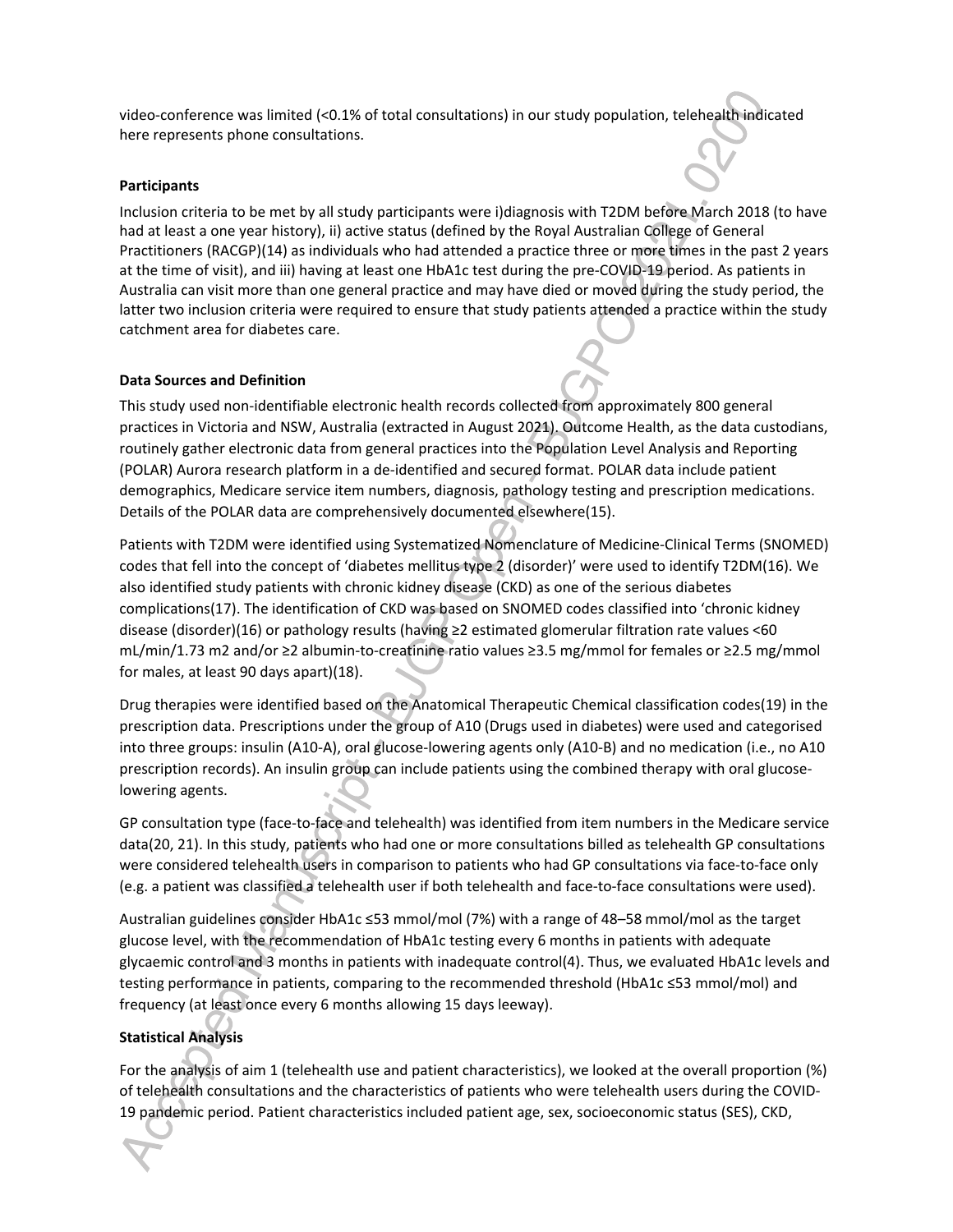prescriptions for antidiabetic medications, residence remoteness (i.e. city or regional/remote), and state. To evaluate the association between patient sociodemographic factors and the use of telehealth consultations, we estimated adjusted relative risks (RR) by using a generalized estimating equation (GEE) model with the Poisson distribution and the Huber-White Sandwich estimator(22, 23). The GEE model included the covariates of patient factors (i.e. age, sex, SES, remoteness, prescription, state, and CKD), with practice attended as a cluster and the exchangeable correlation structure.

For aim 2 (the patient probability (%) of ≤6-monthly HbA1c testing and mean HbA1c level by telehealth use during the pandemic period), the analysis used GEE models with the Poisson and Gaussian distributions respectively. The outcome variable of each model was the binary outcome of ≤6-monthly testing (i.e. yes and no) and the continuous variable of the mean HbA1c level for each patient. Both GEE models included practice attended as a cluster and the exchangeable correlation structure, with the covariates of telehealth use (i.e. yes and no), patient characteristics, the total number of GP consultations, and mean HbA1c value measured during the pre-COVID-19 period. For subgroup analyses, we examined patients by the adequacy of glycaemic control (≤53 mmol/mol) before the pre-COVID-19 period. All analyses were performed in R (version 4.0.2).

# **RESULTS**

# **Study patients**

We identified 113,569 patients with T2DM who had visited a general practice at one point in time from March 2019 to February 2021, of which 70,675 patients attended actively throughout the two years. After excluding 12,759 patients with no records of HbA1c tests during the pre-COVID-19 period, 57,961 patients were finally selected as the study cohort. As a sensitivity analysis, we compared characteristics of patient demographics between all identified T2DM patients (n=113,569) and the selected cohort (n=57,961). Overall characteristics were similar between the two groups (Supplementary document Figure S1).

# **Telehealth use and patient characteristics**

Of the total of 57,961patients, the number of patients who claimed telehealth GP consultations was 114 (0.2%) and 47,061 (80.8%) during the pre-COVID-19 and pandemic periods, respectively.

While the mean of telehealth consultation claims was only 0.03% of the weekly total claims (4 out of 11,384) before the pandemic period, the proportion of telehealth consultations during the pandemic period was 35.4% (4,499 out of total 12,595). The proportion of telehealth consultation claims peaked in August 2020 (Figure 1) when the COVID-19 positive case numbers increased in Australia. The mean HbA1c level in study patients during the pre-pandemic and pandemic periods were 54.5mmol/mol (95%CI; 54.4 – 54.6) and 55.6mmol/mol (95%CI; 55.4 – 55.7), respectively.

Table 1 provides the demographic characteristics of study participants who had telehealth consultation claims during the pandemic period. Telehealth consultations were more likely to be used by diabetes patients if they were older (e.g., 65-74 years old vs. <65: RR; 1.02, 95% CI;1.01 – 1.03), female (RR; 1.06, 95% CI; 1.05 – 1.07), residing in regional/remote areas (RR; 1.05, 95% CI; 1.03 – 1.07) or Victoria (RR; 1.19, 95% CI; 1.14–1.243, had CKD (RR; 1.04, 95% CI; 1.03 – 1.05), or prescribed anti-diabetic medications (e.g. none vs. oral-agents only: RR; 1.05, 95% CI; 1.04 – 1.06). We did not observe strong evidence for the association between telehealth use and patient SES (e.g. low vs. high SES: RR; 1.01, 95% CI; 1.00 – 1.03).

# **HbA1c testing frequency and HbA1c level**

The estimated probability for patients to have carried out ≤6-monthly HbA1c tests during the pandemic period is presented in Figure 2A. Overall, patients who had sub-optimal glycaemic control (i.e.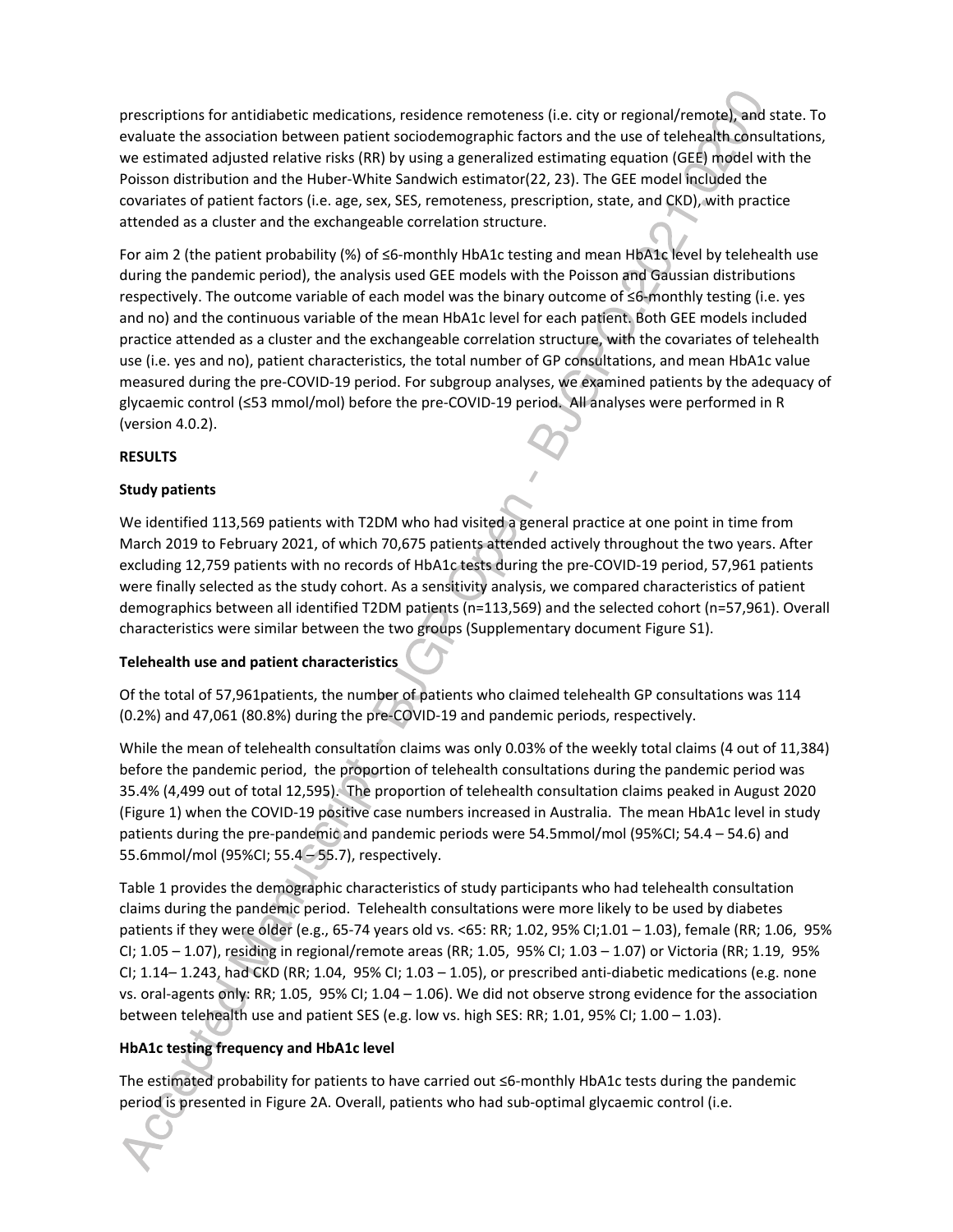>53mmol/mol) before the pandemic were more likely to conduct ≤6-monthly testing than patients with adequate glycaemic control (i.e. ≤53mmol/mol). The association between telehealth use and ≤6-monthly testing was not identified. For instance, in patients with adequate glycaemic control (i.e. ≤53mmol/mol) before the pandemic, the ≤6-monthly testing probability was 52.3% (95%CI; 51.5% - 53.2%) for individuals who did use telehealth consultations during the pandemic period and 53.1% (95%CI; 51.9% - 54.3%) for those who did not use telehealth.

Figure 2B provides the estimated mean of HbA1c levels during the COVID-19 pandemic period. We did not observe associations between telehealth use and HbA1c levels. In the subgroup of patients who had inadequate glycaemic control before the pandemic period, for instance, individuals who used telehealth had 63.4mmo/mol, (95%CI; 63.2 – 63.6mmol/mol) whereas patients who did not use telehealth had 63.7mmo/mol (95%CI; 63.3 – 64.1mmol/mol) during the pandemic period. In patients who had adequate glycaemic control before the pandemic, the mean HbA1c level also did not differ by telehealth use (telehealth users (49.5mmo/mol, 95%CI; 49.3 – 49.6mmol/mol) vs. no telehealth use (49.0mmo/mol, 95%CI; 48.7 – 49.3mmol/mol).

#### **DISCUSSION**

#### **Summary**:

The rapid adoption of telehealth GP consultations in T2DM patients was observed after temporary Medicare-subsidised telehealth services were introduced in mid-March 2020. Overall, the majority of the T2DM patients in our study (80.9%) used telehealth during the pandemic period, with higher uptake by individuals who were older, female, had CKD, or resided in remote/regional areas. The findings illustrate that telehealth was more likely to be utilised not only by patients who had geographically limited access to healthcare (remote/regional areas), but also those who were at a higher risk of serious COVID-19 complications (i.e. older adults) and those who require close monitoring of care (i.e., having a complication or antidiabetic prescription). Both the probability of carrying out ≤6-monthly HbA1c testing and HbA1c values did not change by consultation modality.

### **Strengths and limitations**:

As the identification of factors was not the main objective of this study, one limitation in our study was that we did not include all possible factors for the uptake of telehealth consultations and HbA1c tests such as other common diabetes complications (e.g., cardiovascular disease, retinopathy), mental health conditions, or COVID-19 infections. The comparison between different telehealth modes (phone vs video) would have been also important to explore. While we could not pursue the analysis for the limited use of video conference in this cohort, a systematic review study comparing the effects between video and phone consultations (24) found that video had advantages in provider-related outcomes (e.g. diagnosis accuracy, fewer readmissions) over phone consultations, which potentially suggests varying effects on patient outcomes by telehealth mode. Additionally, our study sites (NSW and Victoria) were most significantly impacted by COVID-19 in Australia. Thus patients in the study states were more likely to have promoted telehealth use and the telehealth use in other states require further studies. Another limitation is unavailability of other important diabetes care information such as electronic prescribing and specialist consultations. In Australia, electronic prescribing service became available with staged rollouts in 2020(25); however the use of electronic prescribing in the study cohort could not be identified. Specialist data was also not available in this study as specialist care is generally provided outside general practice in Australia. Future studies on the utilisation of electronic prescriptions and telehealth for specialist care will be critical to elucidate the overall flow of monitoring care and treatment as well as to understand the effectiveness and efficiency of remotely provided services within diabetes care.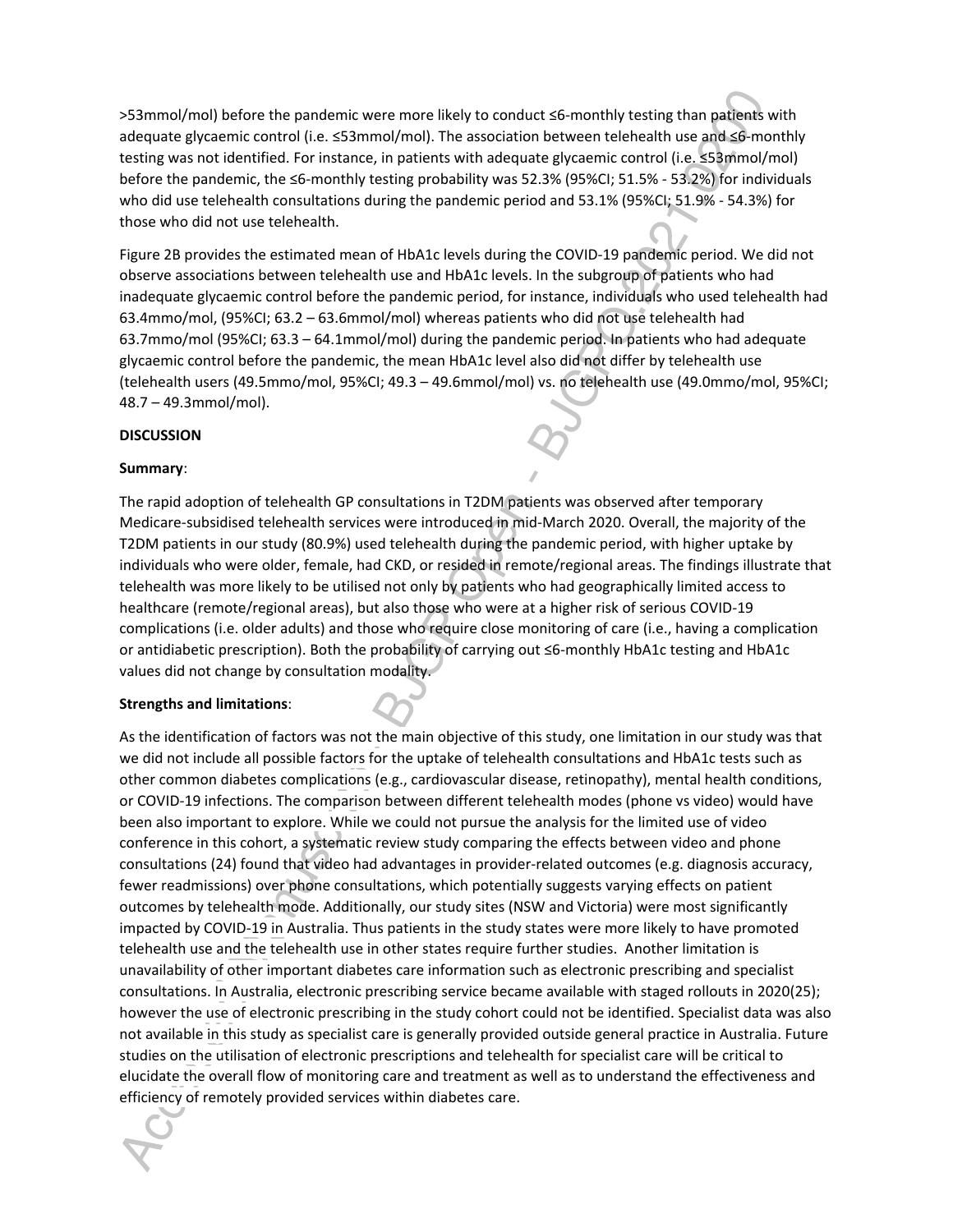Despite these limitations, there are substantial strengths in our study over existing research including the large study population and comprehensive data which include both patient demographic and longitudinal clinical information. A prior study using Australian general practice data from the POLAR platform has demonstrated the value of the data source for evaluating the quality of care and patient outcomes in a sample population approximating the Australian diabetes population(26). Furthermore, telehealth in Australia was primarily limited to certain patient populations (e.g. between specialists and patients in remote areas, at home or supported by rural clinics (27)) before the COVID-19 pandemic. Our study is one of the first to utilise a large cohort and explore the telehealth use and potential effects on diabetes care since telehealth became widely available to all Australian patients. Thus, the study data are greatly beneficial in illustrating the general characteristics of diabetes care activities and the use of telehealth during the COVID-19 pandemic.

# **Comparison with existing literature**:

Previously, factors such as older age, lower SES, and remote locations were considered potential barriers to deliver healthcare via telehealth due to financial hurdles to internet use as well as limited infrastructure, internet skills, and acceptance of technology(28). However, the present study identified higher telehealth uptake in older patients as well as rural residence, in addition to no disparity of telehealth use by patient SES. The discrepancy of the findings may be partially explained by different study settings between our study and the majority of existing literature. For instance, the predominant mode of telehealth in Australia is via telephone(29), which requires less technological challenges than video-conference. Furthermore, in our study setting, telehealth GP consultations were covered by Medicare for Australian residents and utilised by a majority of T2DM patients. On the other hand, telehealth was less commonly used before the COVID-19 pandemic when prior studies were published. In the light of the COVID-19 pandemic, telehealth was rapidly adopted in the Australian healthcare system to address pandemic associated challenges. As a result, the characteristics of patients utilising telehealth might have shifted in such a way that the present study observed patterns of higher telehealth uptake in the populations who were at higher risk of serious COVID-19 complications (i.e., older patients) and requiring regular GP consultations (i.e., antidiabetic prescriptions, having CKD). A recent study conducted during the pandemic period in the U.S. has similarly reported higher uptake of telehealth (phone) consultations in diabetes patients of older age and using insulin(7).

Given the recent emergence of the COVID-19 pandemic, there are few comparable studies using large population cohorts to comprehensively evaluate the potential effects of telehealth use in general practice on diabetes care during the pandemic. However, several studies based on cohorts from a tertiary or specialist care facility have investigated the effects of telehealth on glycaemic control. Although these studies reported mixed results, most studies reported either improvement (8,10,11) or no significant changes (7) in HbA1c levels by utilising telehealth during the pandemic. Systematic reviews (30-32) published before the COVID-19 pandemic also reported the positive effects of telehealth on T2DM management including a greater reduction in mean HbA1c levels compared with conventional face-to-face consultations. Overall, existing literature points to the potentially positive impact of telehealth for diabetes care which corresponds to our findings outlined in this study.

# **Implications for research and/or practice:**

Our findings based on HbA1c testing suggest that diabetes care monitoring via telehealth is as effective as face-to-face consultations. Considering the effectiveness of telehealth on diabetes care, it may be also beneficial to promote more utilisations of telehealth to support the continuity of diabetes care, particularly among the populations our study identified who had fewer telehealth uptakes, such as younger patients and those who were not anti-diabetic medications.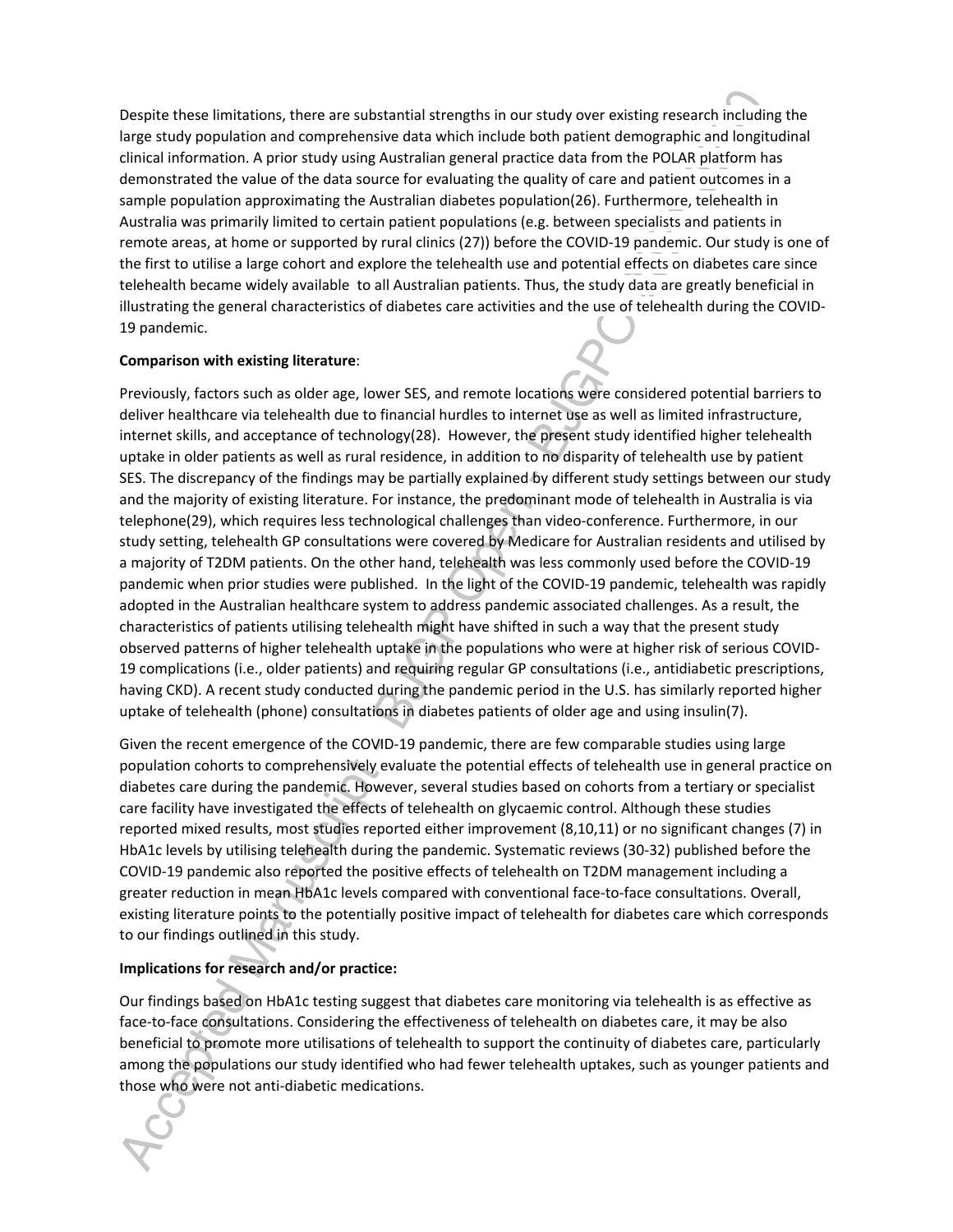With the recent announcement that MBS funding for telehealth became indefinitely available (as of January 2022), further investigations on improving video uptake, understanding which patients/monitoring activities are most amenable to telehealth, and long-term effects of integrating in-person and remotely provided care for diabetes patients will be critical for both consultation modalities to be used synergistically to improve patient outcomes.

# **Additional information:**

### **Funding**:

The study was funded by the Digital Health Cooperative Research Centre (DHCRC) grant DHCRC-0118.

### **Ethical approval**:

This study has received ethical approval from Macquarie University Human Research Ethics Committee (52020675617176). Outcome Health(13) has been granted ethical approval to collect and use general practice data by the RACGP ethics committee.

#### **Competing interests:**

None declared

### **Acknowledgements:**

Accepted Manuscript

The authors would like to thank and acknowledge all GPs, participating PHNs, as well as the data custodians Outcome Health.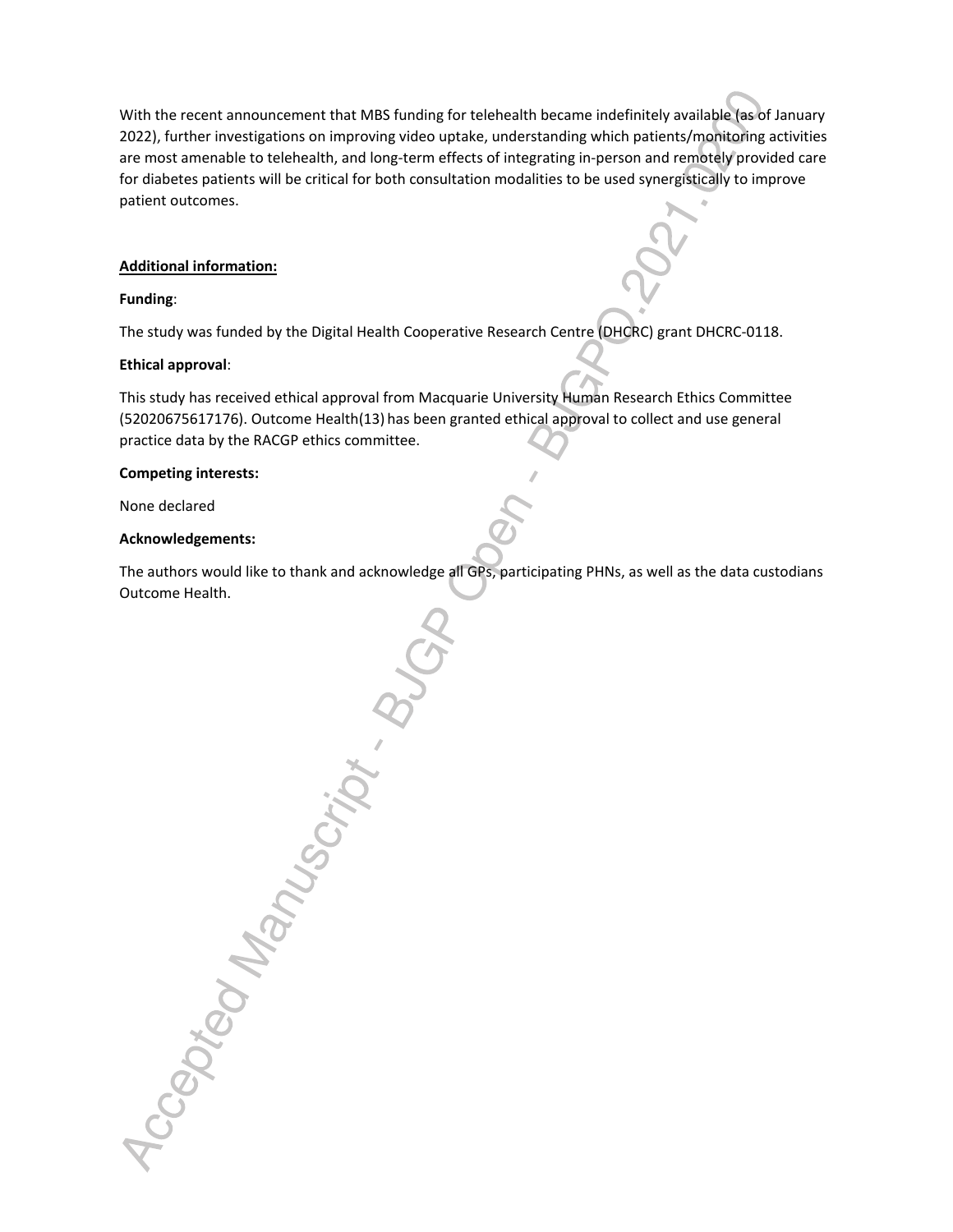# **References:**

1. Chandrasekaran B, Ganesan TB. Sedentarism and chronic disease risk in COVID 19 lockdown – a scoping review. *Scott Med J.* 2020; 66: 3-10.

2. Grabowski D, Overgaard M, Meldgaard J, Johansen LB, Willaing I. Disrupted Self-Management and Adaption to New Diabetes Routines: A Qualitative Study of How People with Diabetes Managed Their Illness during the COVID-19 Lockdown. Diabetology. 2021; 2(1):1-15.

3. Egan AM, Dinneen SF. What is diabetes? Medicine. 2019;47(1):1-4.

4. The Royal Australian College of General Practitioners, Diabetes Australia. Management of type 2 diabetes: A handbook for general practice. East Melbourne, Vic: RACGP 2020. Available from:

https://www.diabetesaustralia.com.au/for-health-professionals/best-practice-guidelines/(accessed 26 August 2021).

5. Alromaihi D, Alamuddin N, George S. Sustainable diabetes care services during COVID-19 pandemic. Diabetes Res Clin Pract. 2020;166:108298.

6. Al-Sofiani ME, Alyusuf EY, Alharthi S, et al. Rapid Implementation of a Diabetes Telemedicine Clinic During the Coronavirus Disease 2019 Outbreak: Our Protocol, Experience, and Satisfaction Reports in Saudi Arabia. J Diabetes Sci Technol. 2021;15(2):329-38.

7. Krahmer R, Thongprayoon C, Ruanpeng D. Outpatient Diabetic Outcome During the Covid-19 Pandemic: A Retrospective Single Center Analysis. J Endocr Soc. 2021;5(Suppl 1):A348-A9.

8. Wong VW, Wang A, Manoharan M. Utilization of telehealth for outpatient diabetes management during COVID-19 pandemic: how did the patients fare? Intern Med J. 2021 Jul 6:10.

9. Park SD, Kim NY, Jeon JH, et al. Impact of urgently initiated tele-prescription due to COVID-19 on glycemic control in patients with type 2 diabetes. Korean J Intern Med. 2021;36(4):942-

10. Onishi Y, Yoshida Y, Takao T, et al. Diabetes management by either telemedicine or clinic visit improved glycemic control during COVID-19 pandemic state of emergency in Japan. J Diabetes Investig. 2021.

11. Tourkmani AM, ALHarbi TJ, Rsheed AMB, et al. The impact of telemedicine on patients with uncontrolled type 2 diabetes mellitus during the COVID-19 pandemic in Saudi Arabia: Findings and implications. J Telemed Telecare. 2021:1357633x20985763.

12. Duckett S, Willcox S. The Australian health care system. 5th edition. ed. South Melbourne, Vic: Oxford University Press; 2015.

13. Hall Dykgraaf S, Desborough J, de Toca L, et al. "A decade's worth of work in a matter of days": The journey to telehealth for the whole population in Australia. Int J Med Inform. 2021;151:104483.

14. The Royal Australian College of General Practitioners. Standards for general practices, 4th edition. A template for quality care and risk management in Australian general practices. 2015. Available from: https://www.racgp.org.au/running-a-practice/practice-standards/standards-4th-edition (accessed 26 August 2021).

15. Pearce C, McLeod A, Patrick J, et al. Coding and classifying GP data: the POLAR project. BMJ Health Care Inform. 2019;26(1).

16. The Commonwealth Scientific and Industrial Research Organisation. Shrimp. Available from: http://ontoserver.csiro.au/shrimp (accessed 14 June 2021).

17. Deshpande AD, Harris-Hayes M, Schootman M. Epidemiology of Diabetes and Diabetes-Related Complications. Phys Ther. 2008;88(11):1254-64.

18. Kidney Health Australia. Chronic Kidney Disease (CKD) Management in Primary Care (4th edition). Melbourne; 2020.

19. World Health Organisation. Anatomical Therapeutic Chemical (ATC) Classification 2021 Available from: https://www.who.int/tools/atc-ddd-toolkit/atc-classification (accessed 12 June 2021).

20. Australian Government Department of Health. COVID-19 Temporary MBS Telehealth Services-Factsheets on the use of the temporary MBS telehealth and phone consultation item numbers. 2020 [updated 16 July 2021. Available from:

http://www.mbsonline.gov.au/internet/mbsonline/publishing.nsf/Content/Factsheet-TempBB (accessed 10 August 2021).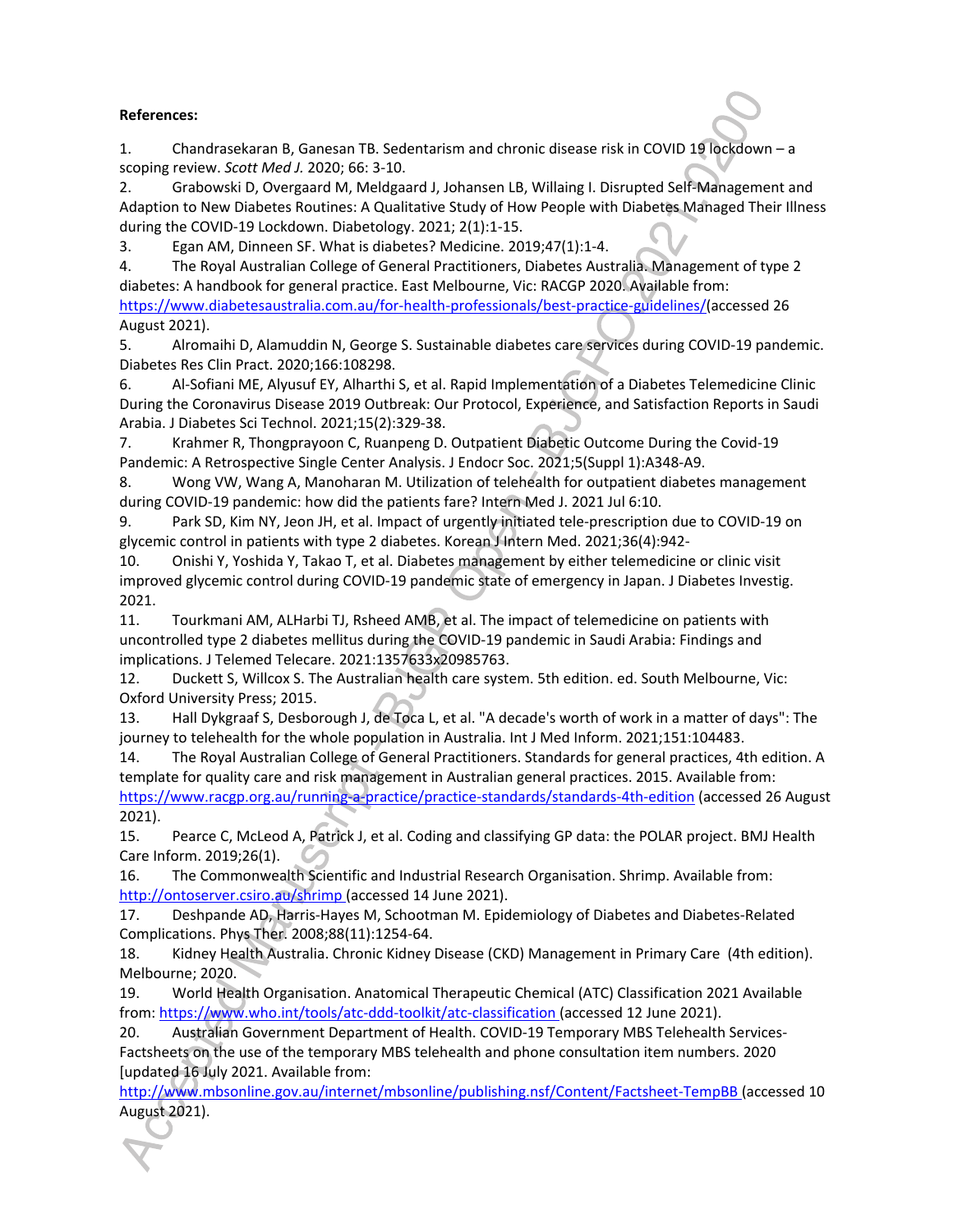21. The Royal Australian College of General Practitioners. Medicare Benefits Schedule fee summary: For Fellows of the RACGP or vocationally registered general practitioners East Melbourne, Vic: RACGP 2020.

22. Chen W, Qian L, Shi J, et al. Comparing performance between log-binomial and robust Poisson regression models for estimating risk ratios under model misspecification. BMC Med Res Methodol. 2018;18(1):63.

23. Zhang J, Yu KF. What's the Relative Risk?A Method of Correcting the Odds Ratio in Cohort Studies of Common Outcomes. JAMA. 1998;280(19):1690-1.

24. Rush KL, Howlett L, Munro A, Burton L. Videoconference compared to telephone in healthcare delivery: A systematic review. Int J Med Inform. 2018;118:44-53.

25. The Royal Australian College of General Practitioners. Electronic prescribing 2021. Available from: https://www.racgp.org.au/running-a-practice/technology/clinical-technology/electronic-prescribing (accessed 18 November 2021).

26. Imai C, Hardie RA, Franco GS, et al. Harnessing the potential of electronic general practice pathology data in Australia: An examination of the quality use of pathology for type 2 diabetes patients. Int J Med Inform. 2020;141:104189.

27. Taylor A, Caffery LJ, Gesesew HA, et al. How Australian Health Care Services Adapted to Telehealth During the COVID-19 Pandemic: A Survey of Telehealth Professionals. Front Public Health. 2021;9:648009.

28. Zhai Y. A Call for Addressing Barriers to Telemedicine: Health Disparities during the COVID-19 Pandemic. Psychother Psychosom. 2021;90(1):64-6.

29. Hardie R-A, Sezgin G, Dai Z, et al. The uptake of GP telehealth services during the COVID-19 pandemic. COVID-19 General Practice Snapshot. Issue 1: 2 November 2020. Sydney: Macquarie University; 2020.

30. Tchero H, Kangambega P, Briatte C, et al. Clinical Effectiveness of Telemedicine in Diabetes Mellitus: A Meta-Analysis of 42 Randomized Controlled Trials. Telemed J E Health. 2019;25(7):569-83.

31. Zhai Y-K, Zhu W-J, Cai Y-L, et al. Clinical- and cost-effectiveness of telemedicine in type 2 diabetes mellitus: a systematic review and meta-analysis. Medicine. 2014;93(28):e312-e.32. Robson N, Hosseinzadeh H. Impact of Telehealth Care among Adults Living with Type 2 Diabetes in Primary Care: A Systematic Review and Meta-Analysis of Randomised Controlled Trials. Int J Environ Res Public Health. 2021;18(22):12171.

Accepted Manuscript B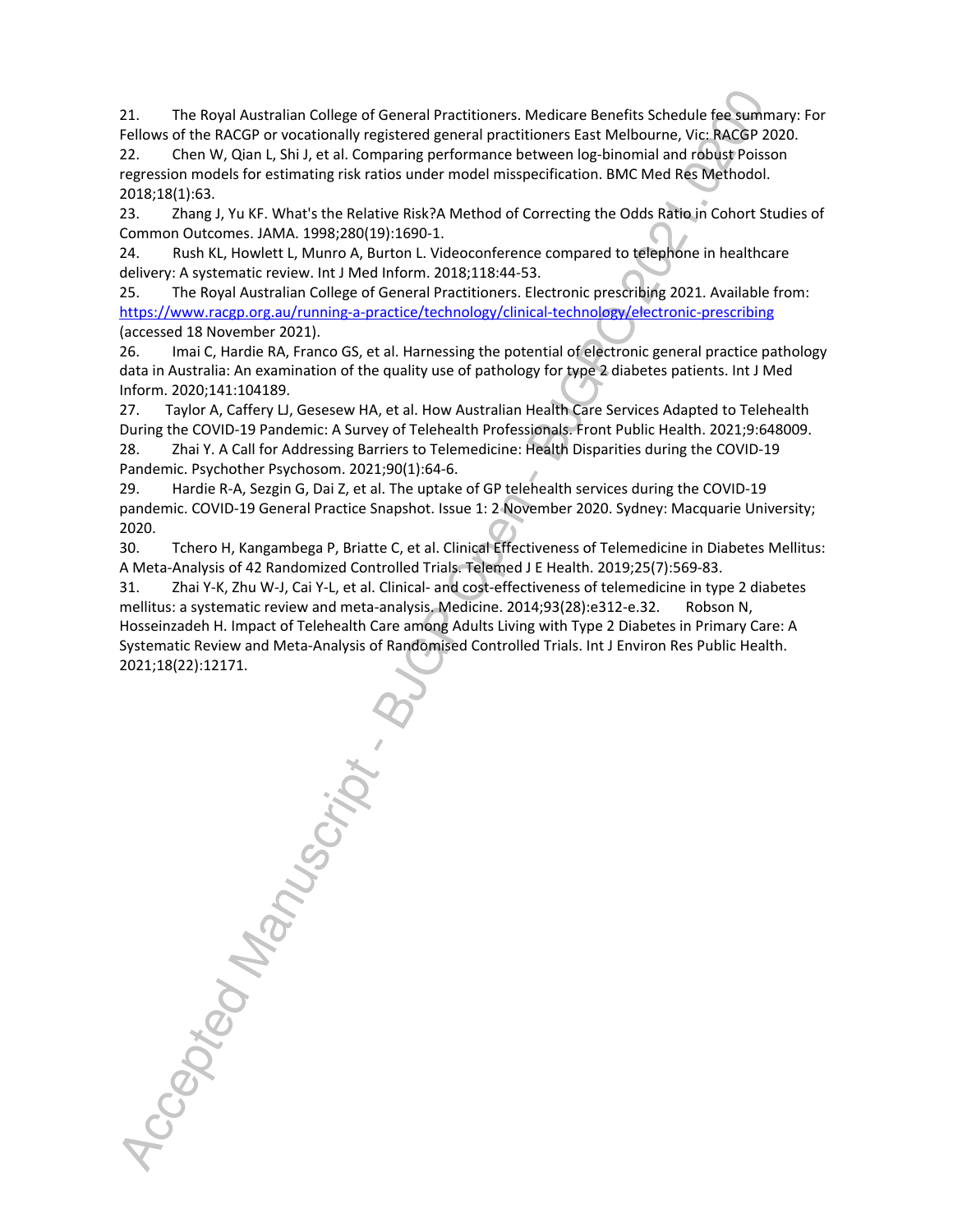#### **Figure and table legends**

**Figure 1. Telehealth uptake from March 2019 to March 2021.** Pink bars represent consultation types by percentage (left y-axis). The dashed horizontal line represents the mean of weekly total telehealth consultation claims during the COVID-19 pandemic period. The solid line with dots is the total reported number of new weekly COVID-19 cases for NSW and Victoria combined (right y-axis).

**Figure 2. (A) Estimated testing probability for patients to carry out ≤6-monthly HbA1c tests and (B) estimated HbA1c level during the COVID-19 pandemic period.**

Accepted Manuscript Burgos Deep - &

**Table 1. The characteristics of patients who had a teleconsultation during the COVID-19 pandemic period (April 2020 – March 2021).**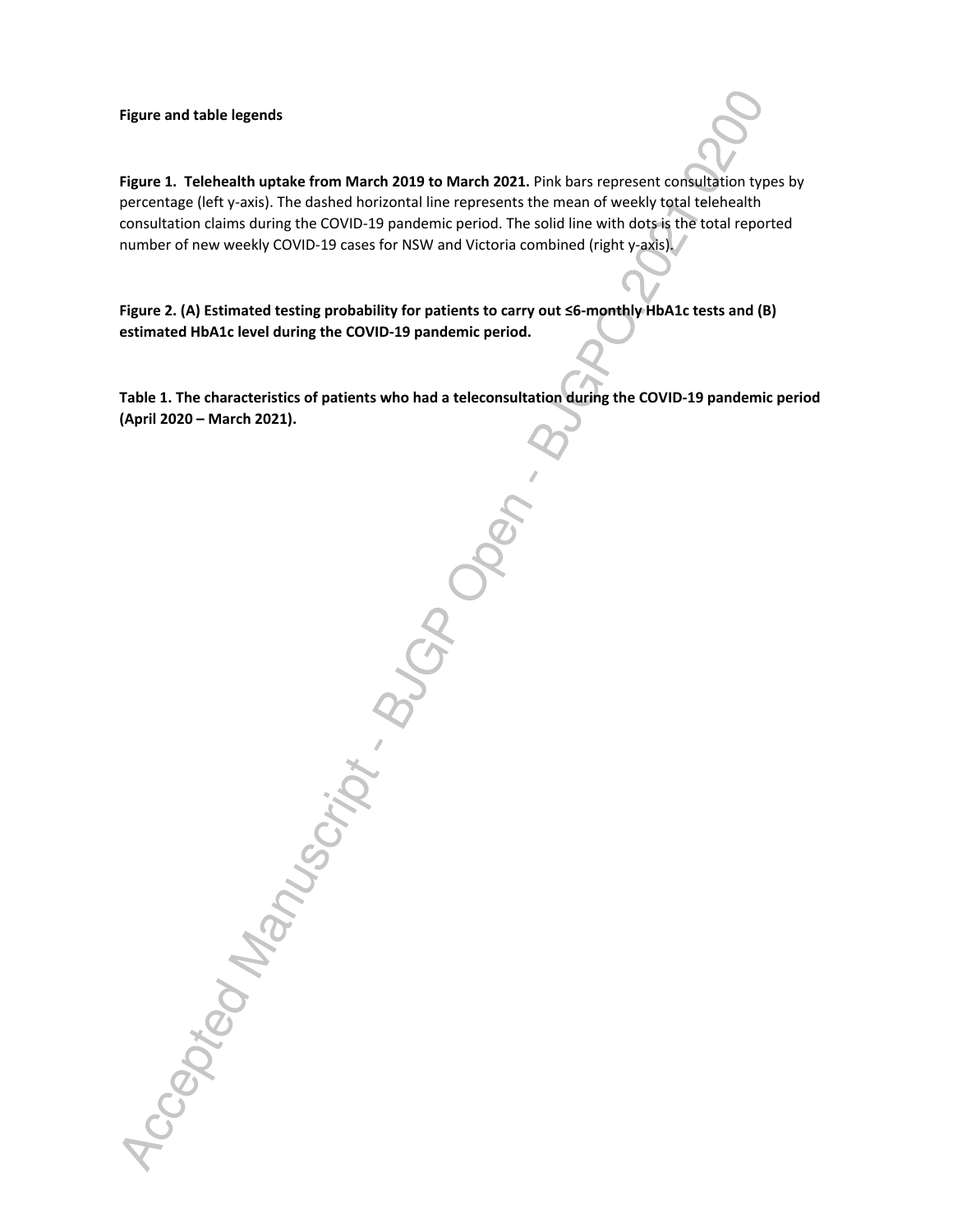

Figure 1. Telehealth uptake from March 2019 to March 2021.

Pink bars represent consultation types by percentage (left y-axis). The dashed horizontal line represents the mean of weekly total telehealth consultation claims during the COVID-19 pandemic period. The solid line with dots is the total reported number of new weekly COVID-19 cases for NSW and Victoria combined (right y-axis).

219x119mm (500 x 500 DPI)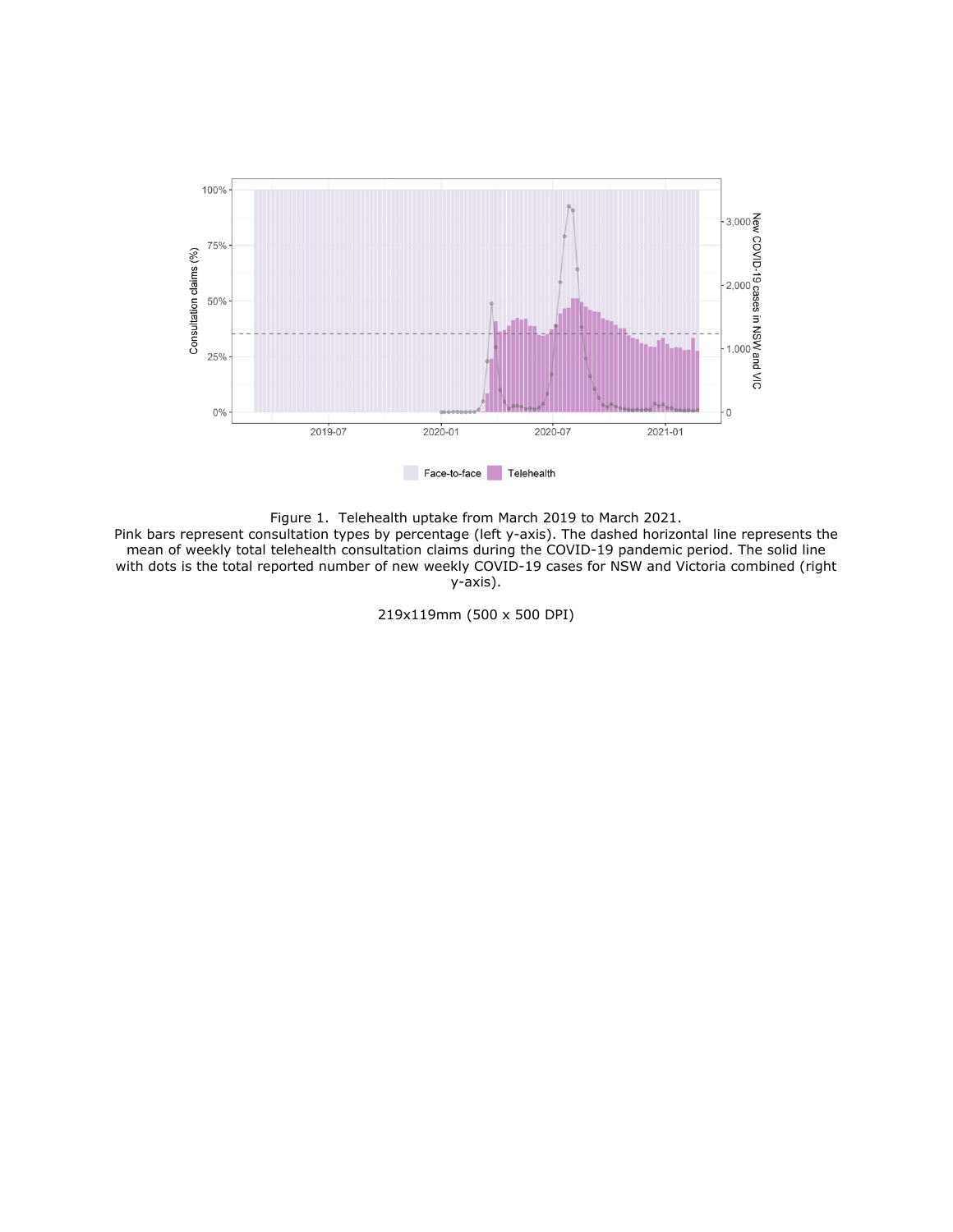

Figure 2. (A) Estimated testing probability for patients to carry out ≤6-monthly HbA1c tests and (B) estimated HbA1c level during the COVID-19 pandemic period.

219x129mm (500 x 500 DPI)